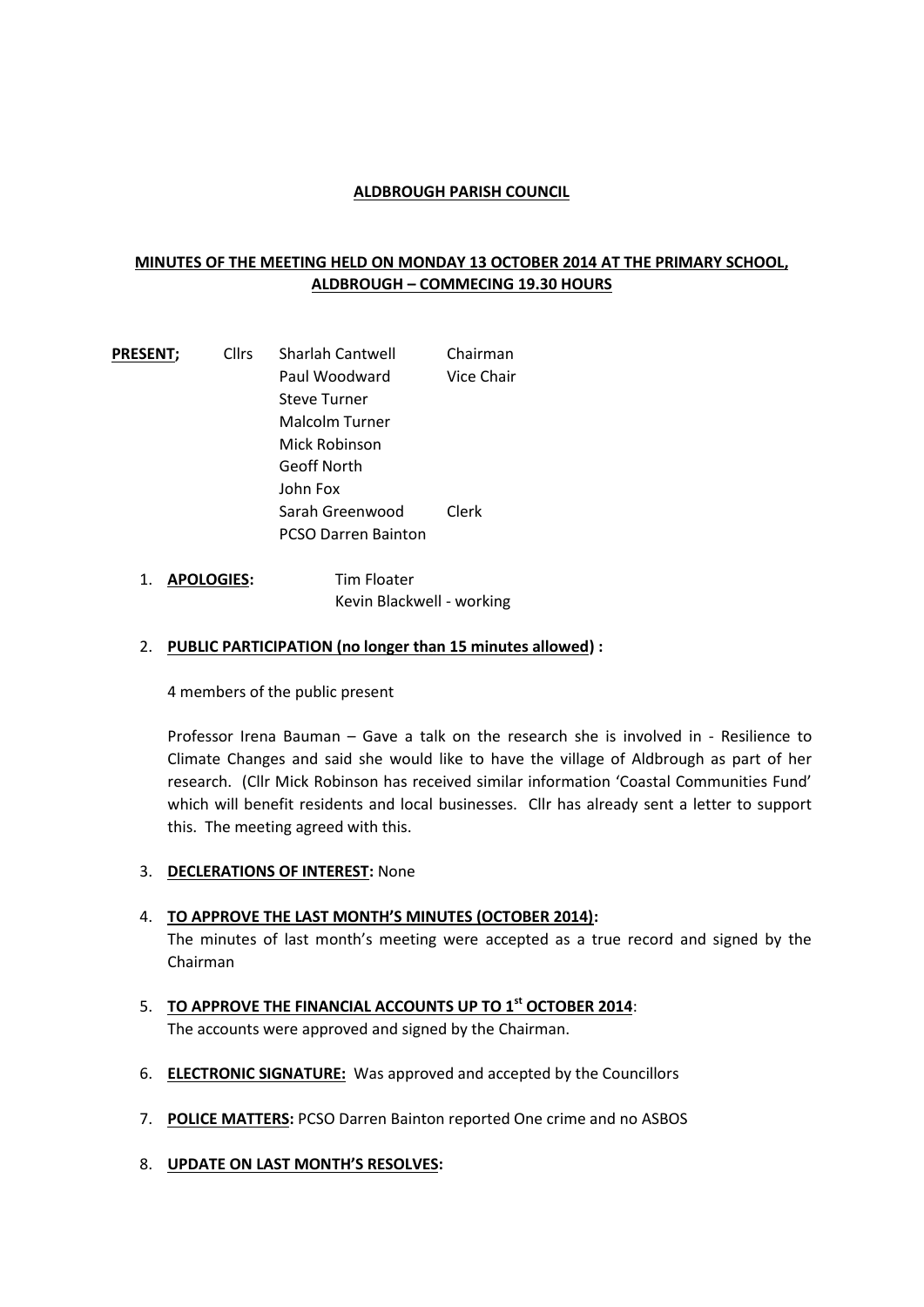Repairs are still outstanding (lock for salt bin/broken seats/noticeboard/church trees to be trimmed) **– RESOLVE; Cllr Steve Turner to contact local handyman and ask if he would do these repairs.**

#### 9. **CLG GAS SITE UPDATE:** nothing to report

## 10. **PLANNING APPLICATIONS:** none

## 11. **HORNSEA ROAD CONCERNS/ISSUES :**

Email dated 8/9/14 from Phil Hiscott was read out. The Councillors debated the email and decided that an appeal should be made – **RESOLVE; Cllr Mick Robinson to compose an argument for appeal**

## 12. **CHAIR'S LETTER TO THE CLERK:**

The letter was discussed. A Contract of employment was passed to the Clerk for reading through. Payscale to be reviewed in 6 months' time. Holidays to be taken. Travel to stay at 25p per mile at present, unless going for training or one off traveling then will be at 40.9p per mile. Councillors agreed to purchase their own **printer RESOLVE; Cllr Blackwell has offered to source a suitable printer**

#### 13. **ANNUAL PLAYGROUND INSPECTION**

Councillors agreed to use the usual playground inspection company. Cllr Mick Robinson has some repairs to do in the playground before the inspection and requested they be called to inspect as late as possible **RESOLVE; Clerk to arrange with the playground company**

#### 14. **CORRESPONDENCE:**

- a) ERYCC ; closure of footpath near the Cliff edge.
- b) ERYCC Defining of a footpath
- c) ERYCC ; confirmation of where the polling station in the village will be (Methodist Church Hall)
- d) SmartWind sent an information DVD

#### 15. **ADDITIONAL REPORTS:**

- a) Cheque was paid to the Chair for reimbursement of Stamp, realm of A4 paper and Festival Flowers for the Church £33.12
- b) Clerk completed the VAT rebate form in July for Aldbrough's VAT rebate HMRCC have a backlog therefore still outstanding
- c) Clerk to attend 'Code of Conduct' training session at Withernsea on 4/11/14 permission was granted for this at the last meeting – mileage to be claimed at 40.9p per mile
- d) Reported to Councillors the bridge on Garton is unsafe as part of the handrail is missing **RESOLVE; Cllr Paul Woodward to inspect**